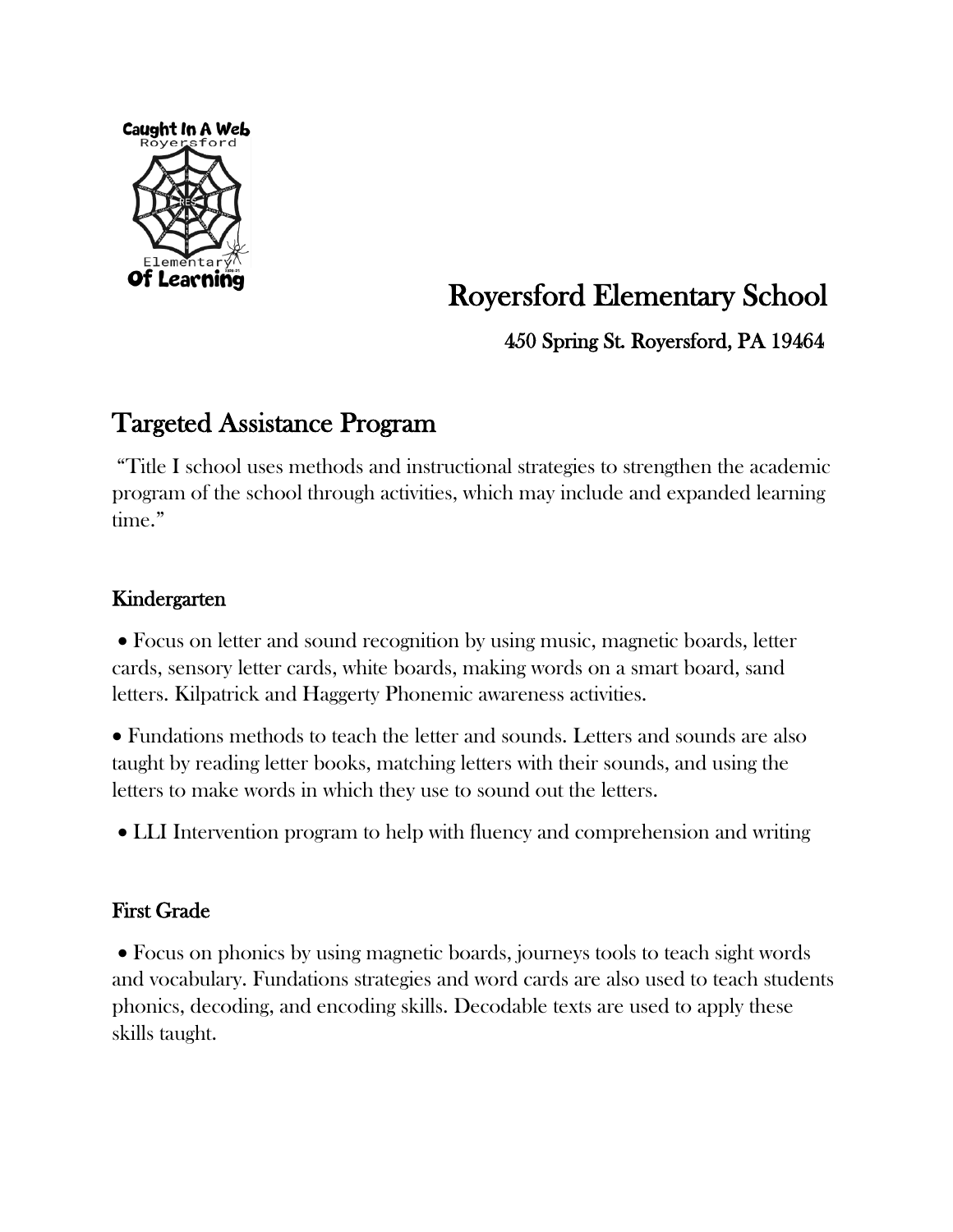• Story and vocabulary maps are used for learning comprehension techniques as well as text structures. Vocabulary maps are used to teach the meaning and synonyms of words.

• Pair reading, fluency passages and Readers Theater are all used to help students become more fluent.

• Reading journals are used to practice working with words and different text structures to teach students how to better comprehend what they are reading.

• Close Passage readers are used to teach students how to read more closely and answer text dependent questions.

• Guided reading groups are used to teach comprehension and decoding skills at the student's reading level.

• LLI Intervention program to help with fluency, comprehension, and writing.

#### Second Grade

• Focus on phonics by using magnetic boards, journeys tools and word context cards to teach sight words and vocabulary. Fundations strategies and word cards are also used to teach students phonics, decoding, and encoding skills. Decodable texts are used to apply these skills.

• Story and vocabulary maps are used for learning comprehension techniques as well as text structures. Vocabulary maps are used to teach the meaning and synonyms of words.

• Pair reading, fluency passages, and Readers Theater are all used to help students become more fluent.

• Listening comprehension is taught through listening to books on tapes to hear fluent readers and enhance their listening comprehension.

• Reading journals are used to practice working with words and different text structures to teach students how to better comprehend what they are reading.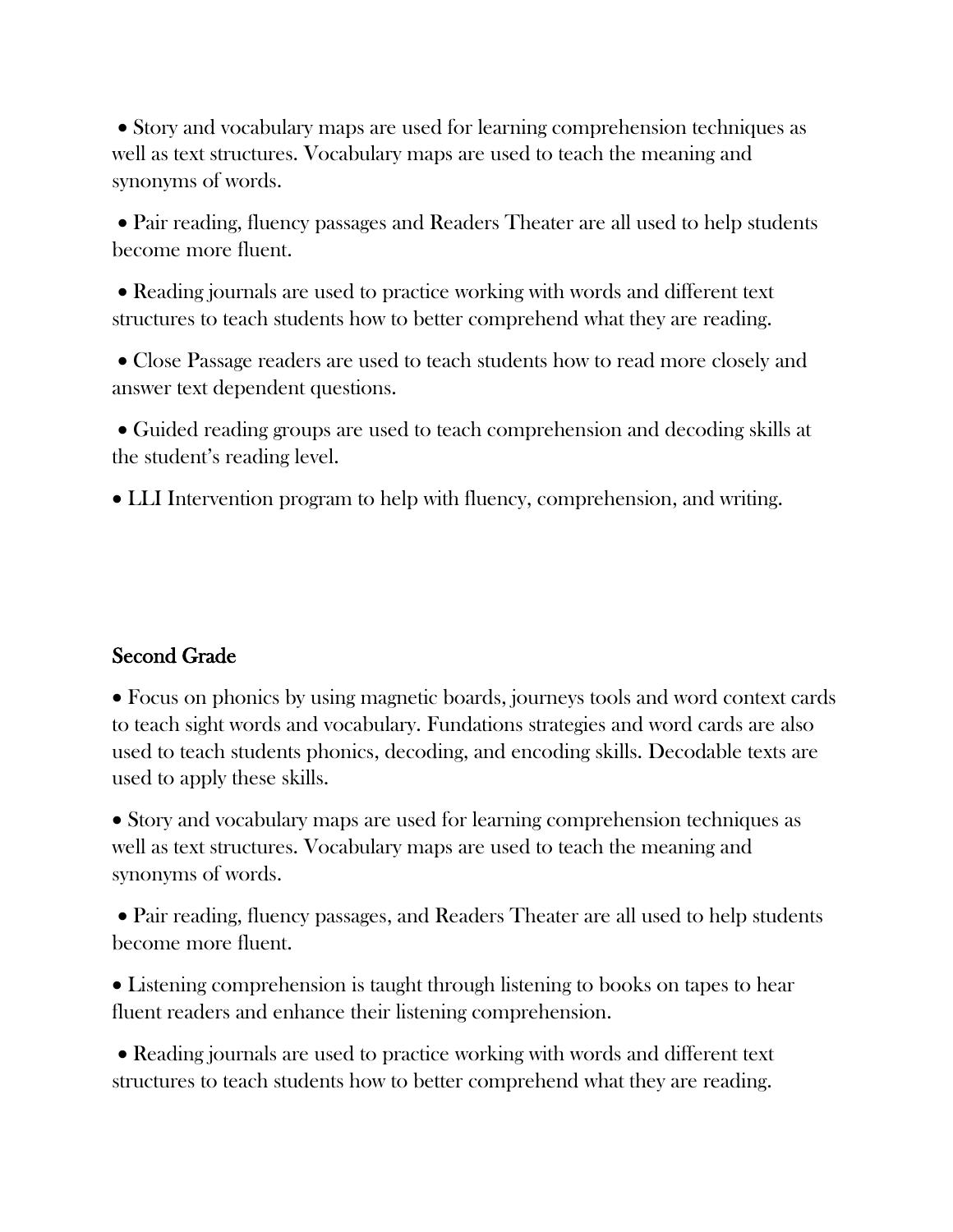• Close Passage readers are used to teach students how to read more closely and answer text dependent questions.

• I-Pads games and activities such as Reading Ants, Reading Express, A-Z readers are used to practice fluency and comprehension skills.

• Guided reading groups are used to teach comprehension and decoding skills at the student's reading level.

• LLI Intervention program to help with fluency, comprehension, and writing

# Third Grade

• Focus on phonics by using magnetic boards, journeys tools and word context cards to teach sight words and vocabulary. Fundations strategies and word cards are also used to teach students phonics, decoding and encoding skills. Decodable texts are used to apply these strategies.

• Students also use Fundations techniques to teach different phonics and grammar skills in order for students to decode and encode multi-syllabic words.

• Story and vocabulary maps are used for learning comprehension techniques as well as text structures. Vocabulary maps are used to teach the meaning and synonyms of words.

• Pair reading, fluency passages and Readers Theater are all used to help students become more fluent.

• Listening comprehension is taught through listening to books on tapes to hear fluent readers and enhance their listening comprehension.

• Reading journals are used to practice working with words and different text structures to teach students how to better comprehend what they are reading.

• Close Passage readers are used to teach students how to read more closely and answer text dependent questions.

• LLI Intervention program to help with fluency, comprehension, and writing.